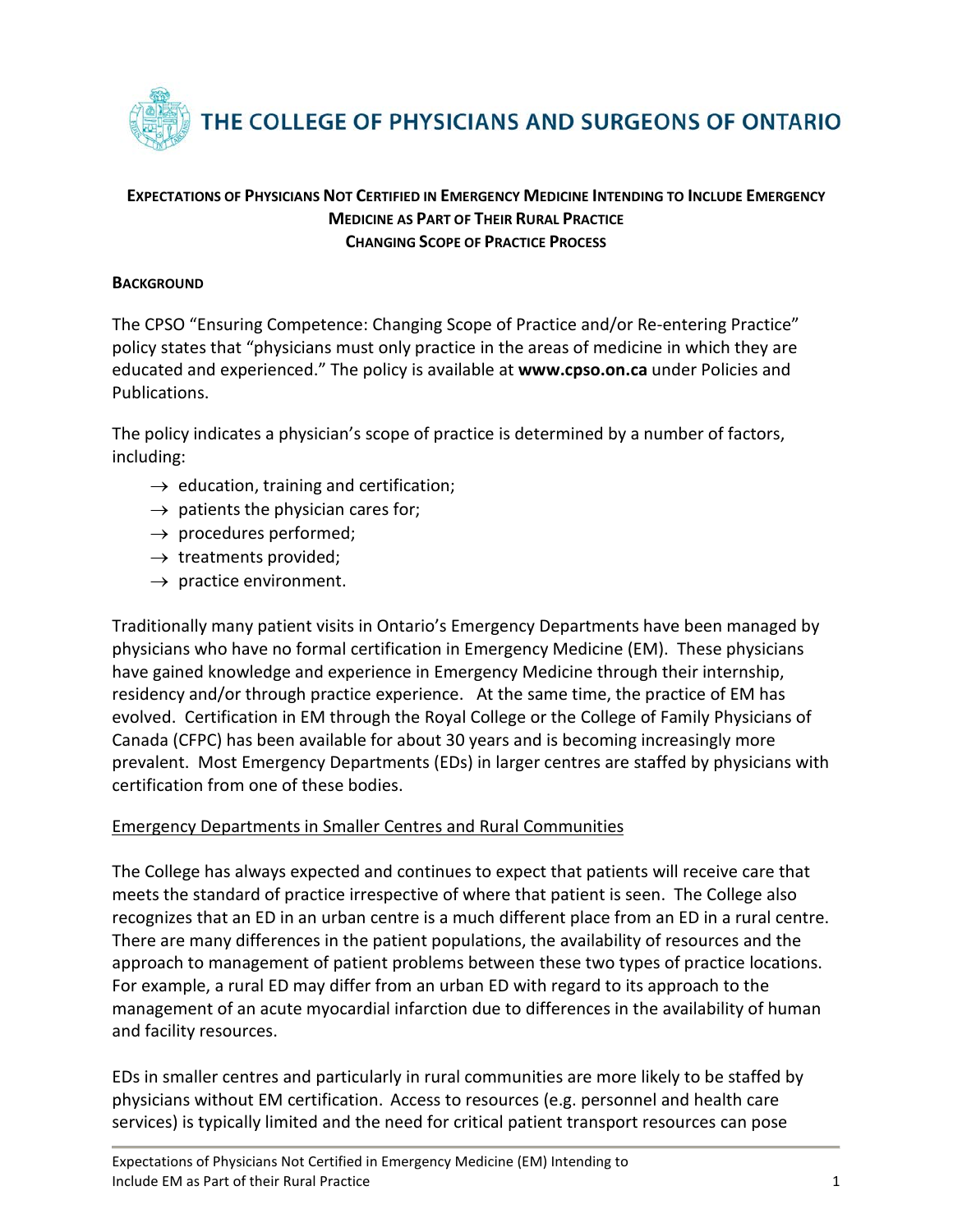additional challenges. Still, these communities often have well-established supports in place that can offset the complexities associated with this type of environment. These supports include: mentoring networks, telemedicine and other technology, credentialing committees which can map physician competencies to community needs, as well as relationships with larger centres. The CPSO recognizes the informal support system and other supports available to physicians practising in EDs in smaller centres or rural communities.

While recognizing the particular challenges of working in an ED in a rural setting, the CPSO seeks to ensure the competence of all physicians. To work in an ED safely in any setting (urban or rural), a physician must have competence in the set of critical skills needed in that practice setting.

# **Purpose of this document**

**This document serves as a guide for physicians without certification in EM who wish to work in the ED in a rural environment[1](#page-1-0) . The goal of this process is to ensure that physicians who plan to include ED work as part of their rural practice are equipped to meet the standard of practice of the profession, in the context of the particular challenges associated with their proposed practice location.**

**This document DOES NOT apply to:**

- **Physicians who already include Emergency Medicine as part of their practice prior to the establishment of this document.**
- **Family Medicine residents graduating from accredited Canadian Residency Programs.**

## Document Development Process

 $\overline{a}$ 

A Working Group comprised of family physicians and emergency physicians from both rural and urban settings developed this framework to assist physicians, hospitals, and the College in developing a plan for physicians to safely transition to including working in the ED as part of their practice.

The main reason for developing this framework is to ensure consistency in how such requests to change scope of practice are managed by the CPSO.

<span id="page-1-0"></span><sup>1</sup> A 'rural' community in Ontario has a population of less than 30,000 that is greater than 30 minutes away in travel time from a community with a population of more than 30,000: [Rural and Northern Health Care Framework/Plan](http://www.health.gov.on.ca/en/public/programs/ruralnorthern/docs/report_rural_northern_EN.pdf)  [Stage 1 Report –](http://www.health.gov.on.ca/en/public/programs/ruralnorthern/docs/report_rural_northern_EN.pdf) Final Report by the Rural and Northern Health Care Panel, Ministry of Health and Long-Term Care.

Expectations of Physicians Not Certified in Emergency Medicine (EM) Intending to Include EM as Part of their Rural Practice 2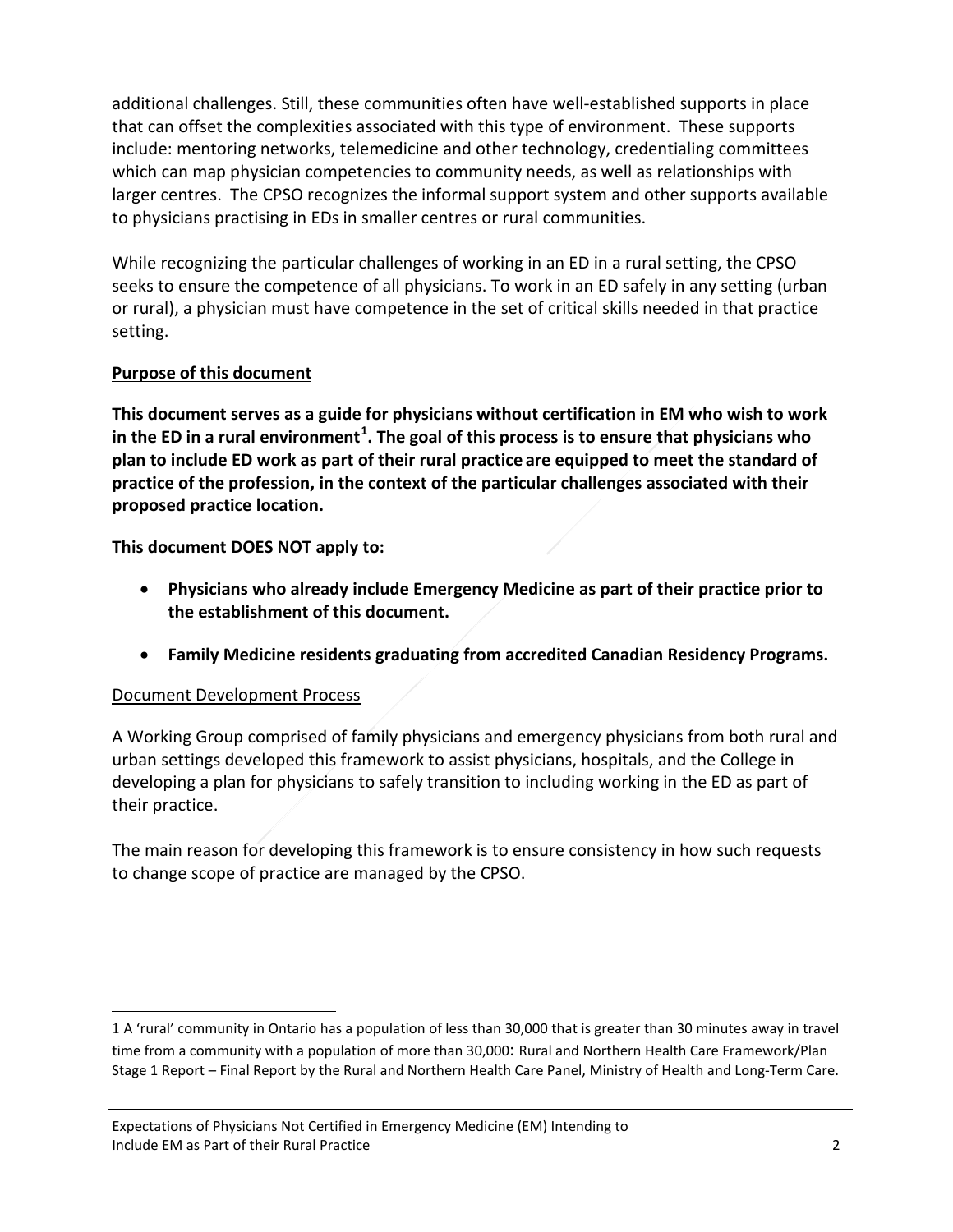## **GUIDELINES ON CHANGING SCOPE OF PRACTICE TO INCLUDE EM**

Physicians without formal certification in EM who are contemplating including working in the ED as part of their rural practice are expected to undergo a period of **low-level** clinical supervision. This low-level supervision is similar to the informal mentorship relationships that already exist in many communities and is intended to tap into those existing relationships.

Generally, the physician is required to retain a [Clinical Supervisor](http://www.cpso.on.ca/CPSO/media/documents/CPGs/Other/Guidelines-for-College-Directed-Clinical-Supervision.pdf)<sup>[2](#page-2-0)</sup> who is expected to provide supervision reports to the CPSO on a quarterly basis for a period of six to 12 months. **Each case is considered on an individual basis** and therefore the length and frequency of supervision will be determined by the CPSO based on consideration of:

- A physician's prior training and/or practice experience in EM<sup>[3](#page-2-1)</sup>;
- A description of the physician's **proposed practice** location, in particular, acuity of cases, volume of patients, staffing needs of location, proximity to and relationships with larger centres etc.

During the period of low-level supervision the following elements are required, subject to individualization as noted above:

- 1. There must be a formal system of back-up for the first three months of practice. Experienced physician colleagues must be available to assist with all patients who are seriously ill or injured.
- 2. In the first three months there will be a review of 10 charts per month to comment on the quality of documentation and care. Additionally, this review must include a review of all patients cared for by the supervised physician who:
	- a. Were triaged as a CTAS level 1
	- b. Required a life-saving intervention (emergency intubation or other invasive airway management, emergency non-invasive ventilation, cardiopulmonary resuscitation, central line placement, inotropic support, cardioversion, placement of thoracostomy tubes)
	- c. Required transfer to another centre for higher level care.
- 3. The Clinical Supervisor will submit a report to the College after three months, summarizing his/her review of the above cases.
- 4. Subsequently, and on approval from the College, chart reviews and reports based on the above parameters may occur quarterly (every three months).
- 5. During this phase of supervision it is expected that the hospital's normal system of backup continue to be in place.

The Working Group also identified a set of Mandatory Courses and Desired Clinical Experiences

<span id="page-2-0"></span> $\overline{a}$ 2 Two physicians are recommended as this takes the burden of responsibility off a sole physician. The Clinical Supervisors are not meant to be working with the physician at the same time.

<span id="page-2-1"></span><sup>3</sup> If a physician has had previous training and/or practice experience, then letters from Program Directors and/or Chiefs of Staff attesting to the training and/or practice experience, etc. would be required.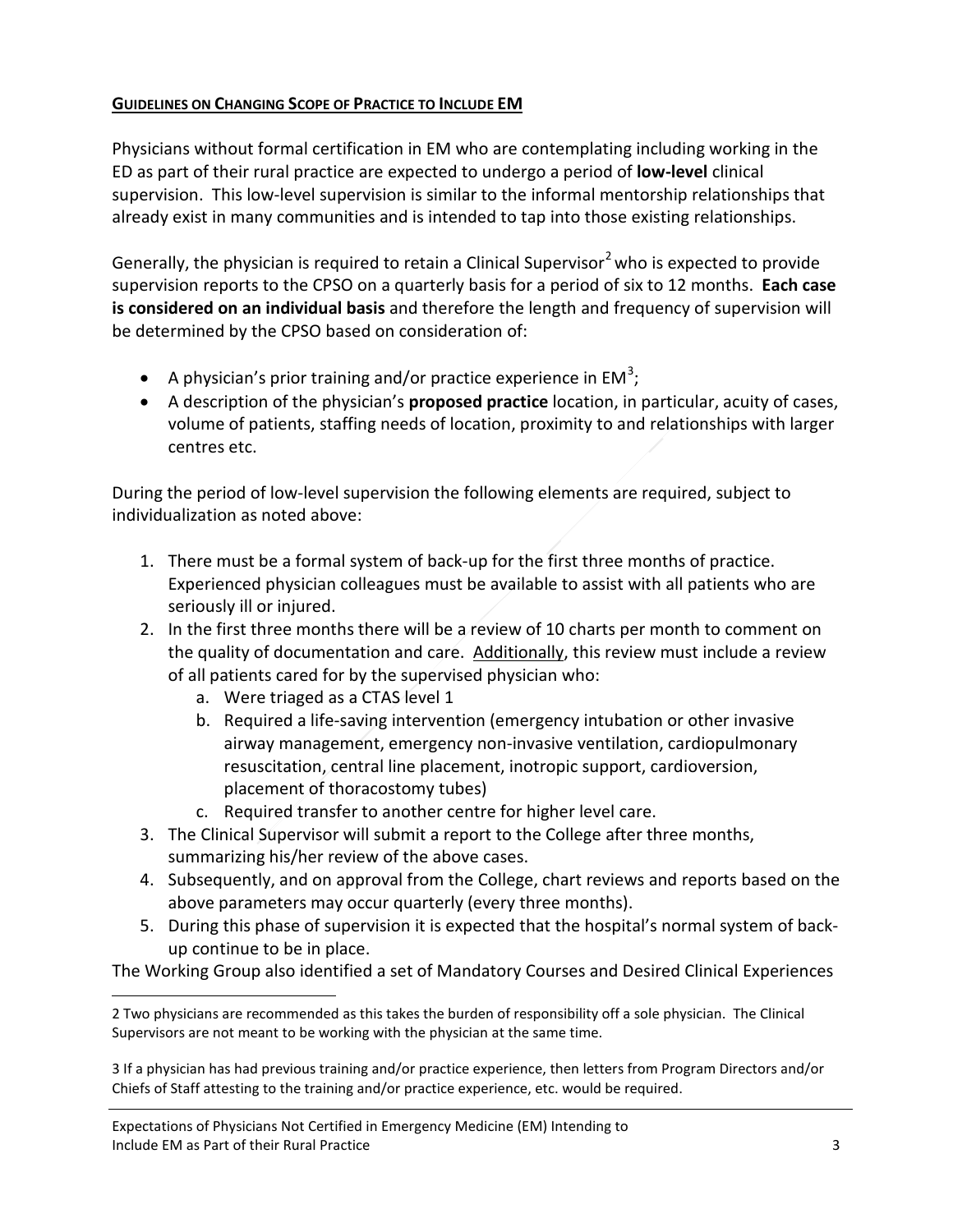(see 'Appendix A') for EM practice; this includes courses that a physician must complete prior to practicing independently in EDs, as well as a guideline for physicians and Clinical Supervisors with respect to the types of procedures in which the physician should try to obtain experience during the course of supervision.

### **Evidence of Competence**

The College relies on demonstration of competence through regular narrative reports from Clinical Supervisor(s). These reports will also be utilized by the CPSO as a basis for determining the physician's readiness for practice assessment (if applicable).

Once the supervision is complete, the physician may have to undergo an assessment of practice prior to approval of the change in scope of practice. The determination for a need for an assessment is made by the Quality Assurance Committee (QAC). While the changing scope of practice process generally involves training, supervision and assessment, all of these components *may not* apply in every case. In arriving at a decision, the QAC will review each physician's individual circumstances.

In some cases, where the supervision reports have been of high quality and uniformly positive, the QAC *may* be content to approve the change in scope without requiring a formal practice assessment. Where a formal practice assessment is required, College staff seeks to retain an assessor who has a background and/or practice experience with similarities to that of the physician being assessed. The assessment will generally involve a review of charts, interviews with the physician, as well as colleagues and coworkers, and some time spent on direct observation in the Emergency Department.